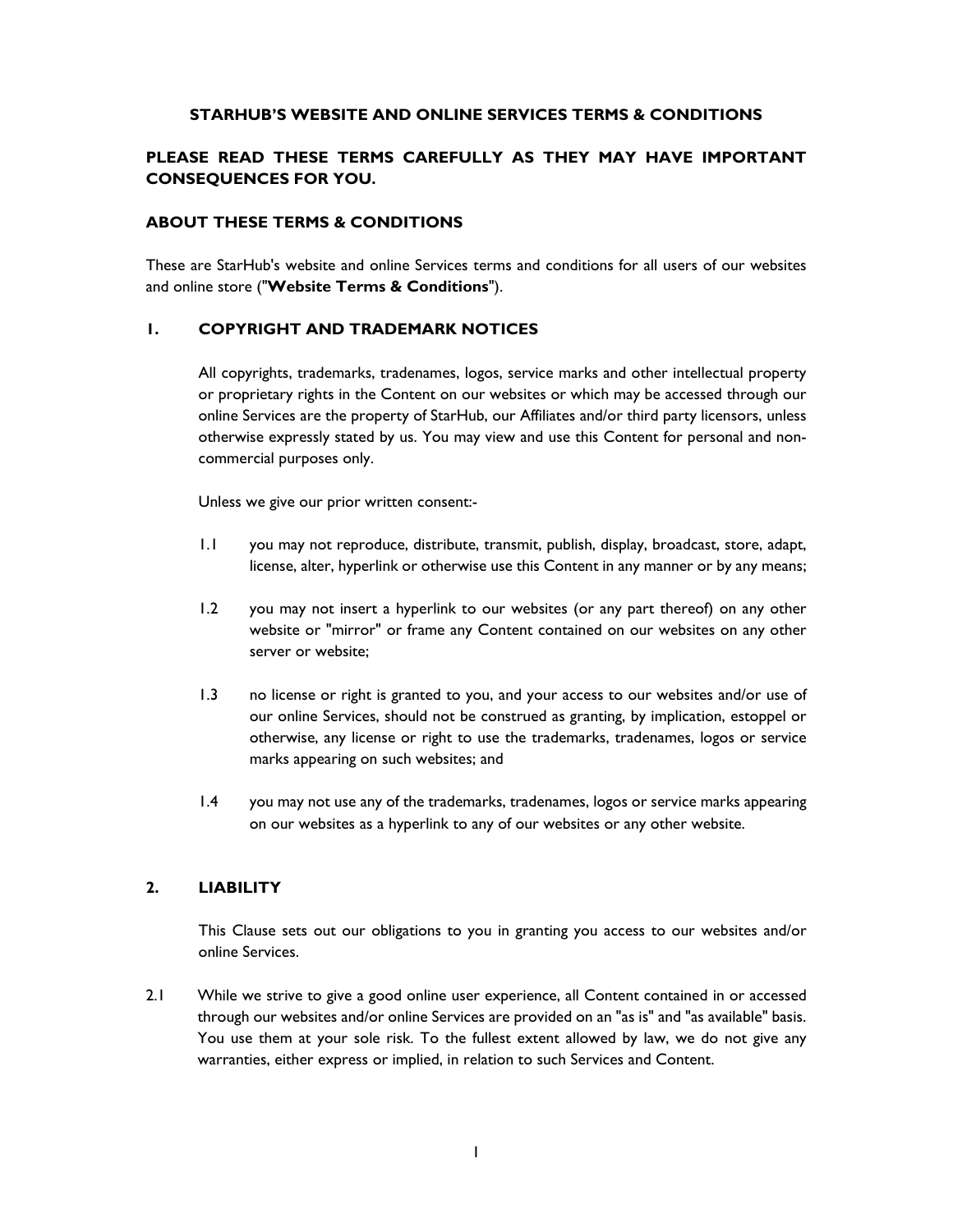- 2.2 Specifically, we do not warrant:-
	- 2.2.1 the accuracy, reliability or quality of any Content obtained from our websites and/or through our online Services;
	- 2.2.2 that any defects in such Content will be corrected; and
	- 2.2.3 that such Content and access to them are error free and uninterrupted or available at all times.

# **3. CONTENT, PRODUCTS AND SERVICES**

This clause describes how you should use the Content, products and Services that you access through our websites.

- 3.1 When accessing our Content, products and Services, you agree that:-
	- 3.1.1 all such Content, products or Services will be the sole responsibility of the person from which or whom it originated, and we do not endorse or guarantee its accuracy, reliability, integrity, legality or equality;
	- 3.1.2 neither we nor our Affiliates will be liable in any way for any third party Content, products or services which you may access, use or acquire via our websites and/or online Services;
	- 3.1.3 you are solely responsible for all Content, products or Services that you transmit or make available via our websites, online Services or on any website;
	- 3.1.4 neither we nor our Affiliates control any third party Content, products or Services which you may access, use or acquire through our websites and/or online Services. Further, neither we nor our Affiliates endorse, guarantee or assume any liability for the delivery, performance, accuracy, reliability, integrity, legality or quality of such Content, products or Services;
	- 3.1.5 by using our websites and/or online Services, you may be exposed to third party Content, products or services that may be defamatory, offensive, indecent, objectionable or illegal;
	- 3.1.6 we may, without notice to you, refuse, remove, modify or deny access to any Content, products or Services which you transmit or make available via our websites and/or online Services or on any website, including without limitation such Content, products or Services that may be or are alleged to be defamatory, offensive, indecent, objectionable or illegal or may have infringed any party's intellectual property rights. We shall not be responsible for determining the validity of any such allegations;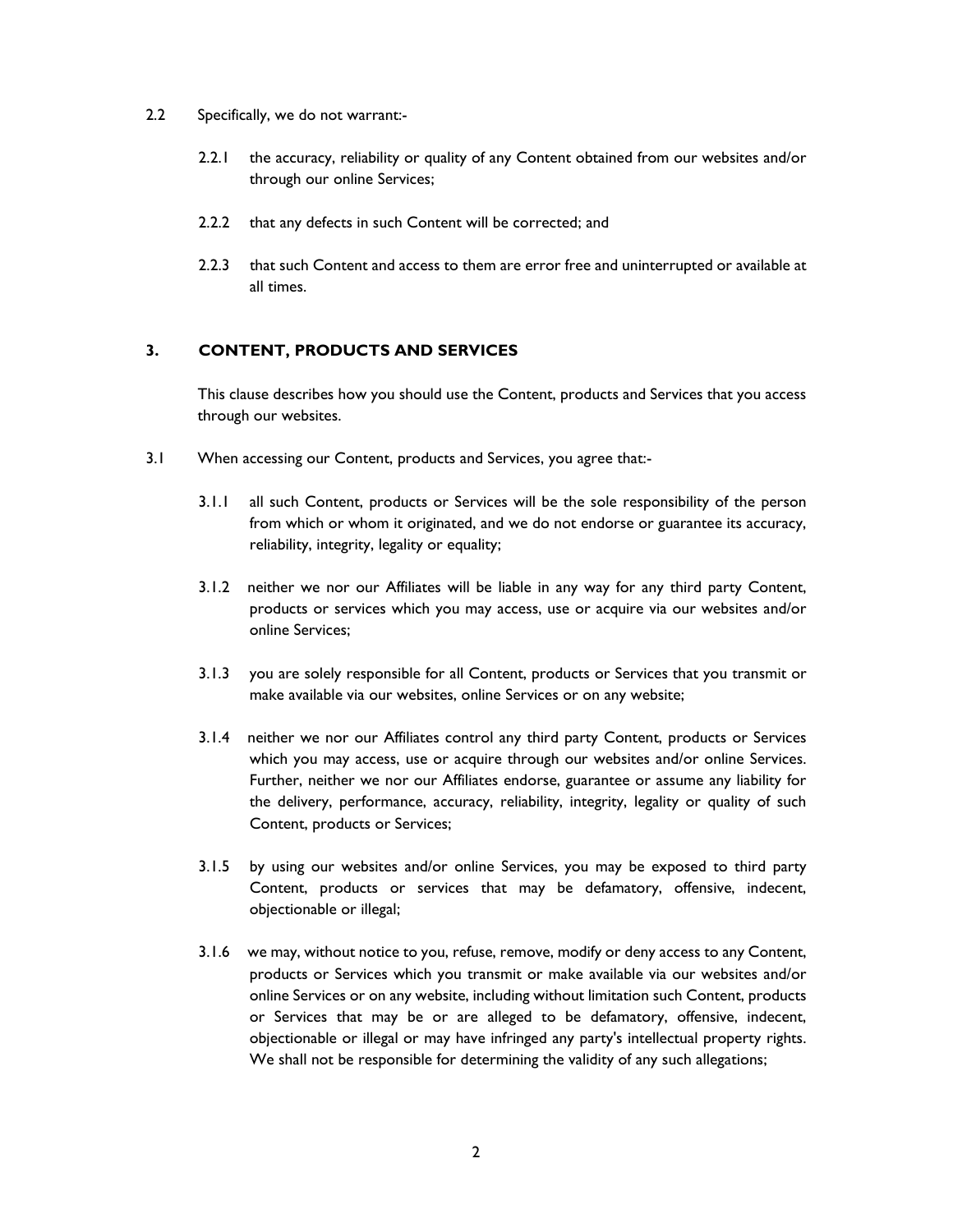- 3.1.7 we may, without notice to you, deny access to or remove any third party Content, products or services that may be defamatory, offensive, indecent, objectionable or illegal or may have infringed any party's intellectual property rights; and
- 3.1.8 without prejudice to Clause 3.1.7 above, we may, without notice to you, refuse, remove, modify, deny access to, suspend or terminate any third party Content, products or Services which you may access, use or acquire via our websites and/or online Services,

and we will not be liable to you or any third party under this Clause 3.1.

- 3.2 Without prejudice to the above, our websites may include hyperlinks to websites which are owned or operated by third parties. Such third party websites are not under our control. We do not accept responsibility for the Content of or the consequences of accessing any such third party websites or any link contained in such websites. The hyperlinks found in our websites shall not be construed as an endorsement or verification of such third party websites or the Content found in these third party websites by us. You agree that your access to and/or use of such third party websites is at your sole risk and subject to the terms and conditions of access and/or use of such third party websites.
- 3.3 Except as set out in these Website Terms & Conditions, we expressly exclude all other liability we may have to you or any third party for any claims, damages, losses or expenses, including any direct, indirect, punitive, special, incidental or consequential damage, loss of profits or loss of opportunity, even if caused wilfully, recklessly or negligently.

## **4. YOUR RESPONSIBILITIES**

This Clause describes your obligations to us if you wish us to provide access to our websites and online Services.

### 4.1 **In your use of our websites and online Services**: You must:-

- 4.1.1 be responsible for your use of our websites and online Services under your account(s) and for any Content disseminated through your account(s);
- 4.1.2 not use or allow any part of our websites or online Services to be used in an unlawful way or in a way that could give rise to civil or criminal liability. This would include:-
	- 4.1.2.1 transmitting, posting, disseminating or soliciting any Content which may be misleading, defamatory, offensive, indecent, objectionable or illegal, or which may cause annoyance, harassment, irritation, inconvenience or anxiety to anyone, including junk/spam mail, solicitations, or distributing mail to any party who has not given permission to be included in the distribution. Junk/spam emails do not have to be sent from your account or our Network to violate these Website Terms & Conditions. Emails sent by or through a third party that advertises or directs traffic or links to your website is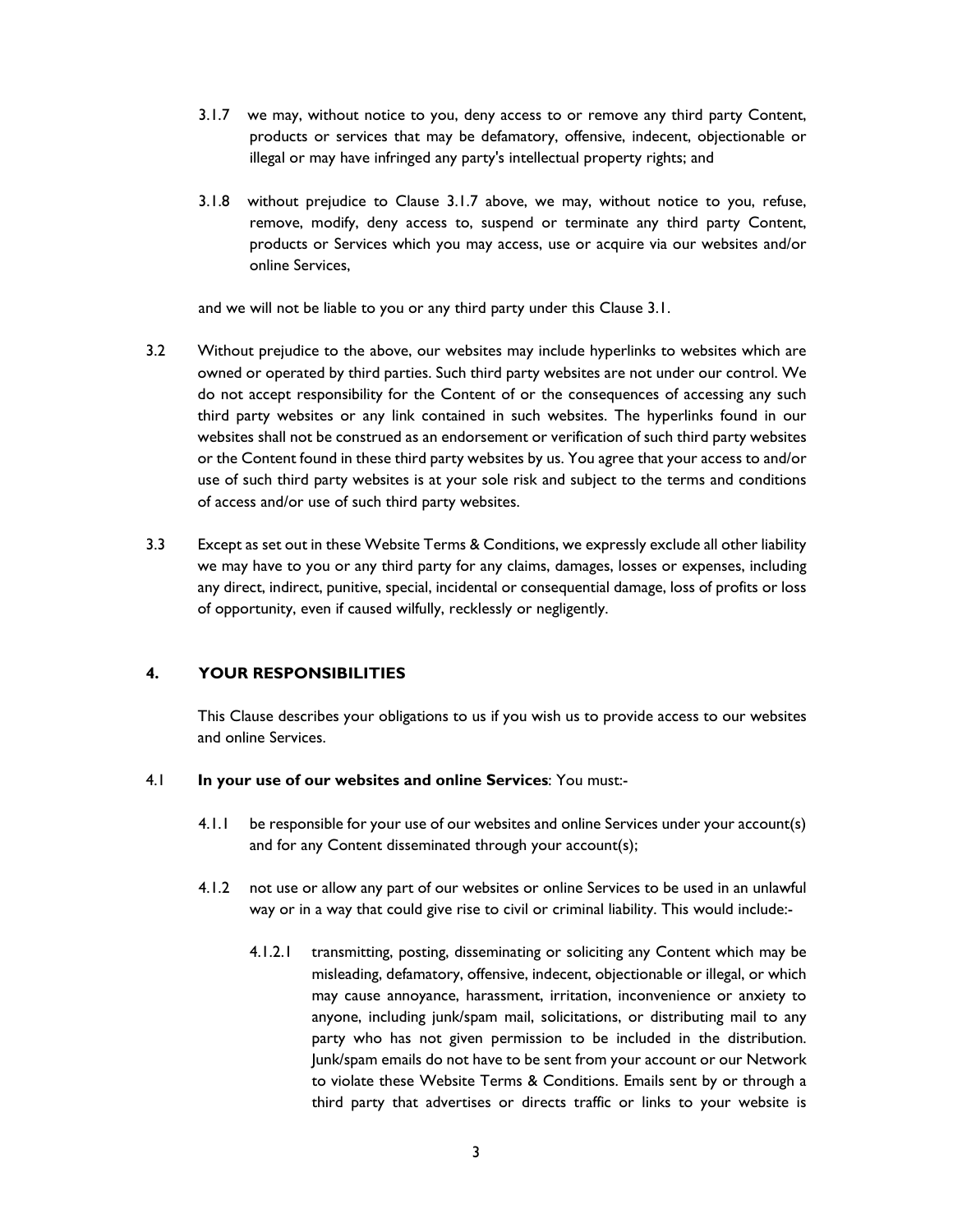considered to be sent by you. If someone alleges that you have breached any of these terms, we can require you to give evidence that you have not, including adducing evidence of a "Confirmed Opt-In" mailing list where applicable;

- 4.1.2.2 forging or issuing misleading message headers to mask the originator of the message or employing any other method to disguise or mislead anyone on the source or quantity of the emails transmitted;
- 4.1.2.3 posting, disseminating, transmitting, posting, soliciting or storing Content that is pornographic or contains malware such as computer viruses, worms, trojan horses, time bombs, cancelbots or any other harmful, damaging or destructive programmes;
- 4.1.2.4 illegally, or without appropriate authority, accessing any part of the Services, the Network or any third party equipment, accounts, systems or networks to which you can connect through the Services (directly or indirectly), or doing anything as a precursor to such an attempt (including port, stealth, security or penetration scans or other illegitimate information gathering activity) on the servers or network of StarHub or other Service Providers;
- 4.1.2.5 disrupting or undermining the security of the networks and systems connected to the Services, or violating the rules and regulations of such networks. This can include failing to update software or accessing websites that are known to be vulnerable to malicious activity;
- 4.1.2.6 collecting and/or disseminating information about others or their email addresses without their consent;
- 4.1.2.7 violating anyone's rights, including their intellectual property and privacy rights, or anyone's uninterrupted use of the Services or any networks, for any fraudulent, illegal or improper purposes;
- 4.1.2.8 reselling or providing any part or component of the Services, whether for profit or not, to third parties without our prior written consent;
- 4.1.2.9 advertising, transmitting, facilitating or making any Content, product or service available that may breach these Website Terms & Conditions;
- 4.1.2.10 doing anything to generate excessive Network traffic beyond what is normal and reasonable, cause congestion to the Network, or cause any disruption, interference, interruption or degradation in the Network or our Services; and
- 4.1.2.11 doing anything, even if it is lawful, that we decide is harmful to our customers, operations, reputation, goodwill or customer relations.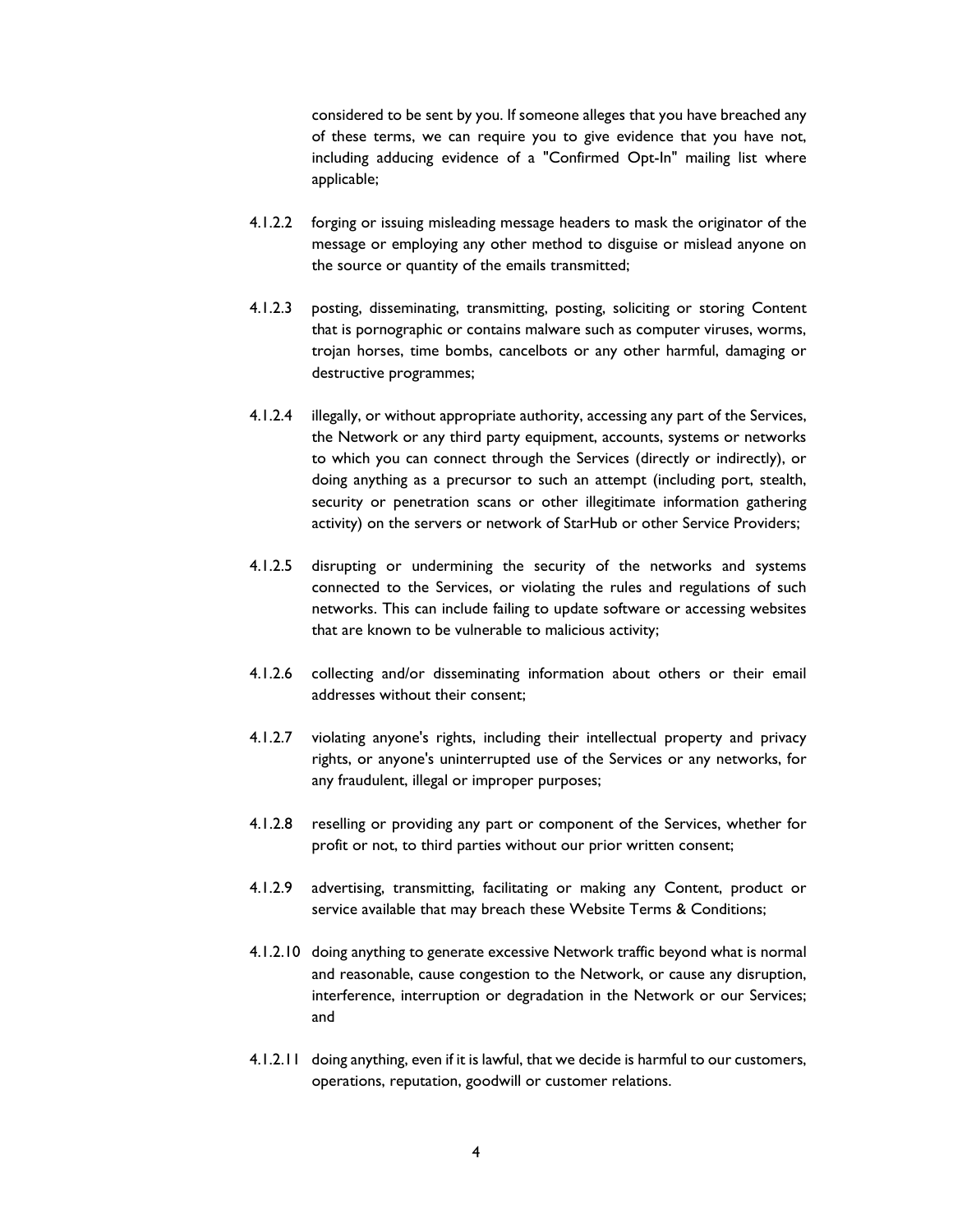You agree that these restrictions are reasonable and necessary for the operation, management and maintenance of the Network. However, if any of the restrictions are held by a court to be invalid for any reason, but would be valid or effective if any part of its wording were deleted, you agree that the restriction shall apply to you with such deletions or amendments made so that it is valid and effective at law.

### 4.2 **In your relationship with StarHub**: You must:-

- 4.2.1 provide accurate and complete information to us and inform us immediately of any changes to the information you gave us;
- 4.2.2 comply with all applicable laws, rules and regulations and any requirements or restrictions which we may impose on the use of our websites and online Services;
- 4.2.3 comply with all instructions, notices or directions issued by us; and
- 4.2.4 take all reasonable steps to prevent fraudulent, improper or illegal use of our websites and online Services.

# **5. SECURE TRANSACTIONS**

- 5.1 **Secure Server**: You acknowledge that some Services offered on our websites are provided via a secure server. All orders placed and information provided by you are provided to us via the secure server software ("**SSL**"). The SSL encrypts all information provided by you before they are sent to us.
- 5.2 **Transactions**: By clicking on the "Submit", "I Accept" or similar buttons, you indicate your acceptance and confirmation of your order(s) and information provided to us and you shall be liable for any payment, if any, incurred by you arising out of such order(s) or information.
- 5.3 **Security**: Your secrecy and security are important. The following describes the actions you must take to protect the security of the Services:-
	- 5.3.1 please keep your login identification, passwords, PINs and other private information confidential. You are solely responsible for all activities that occur under your accounts, even without your consent or knowledge. If you use any login identification, password or PIN that StarHub deems to be insecure, that would be a breach of these Website Terms & Conditions;
	- 5.3.2 we may refuse, change or remove login identification, password(s) or PINs which we deem inappropriate or offensive;
	- 5.3.3 you must take immediate action to remedy the situation if you discover or suspect that there has been any unauthorised use of your login identification, password(s) and/or PIN or that your account security has been compromised, including by immediately informing us and changing your password(s) and/or PIN;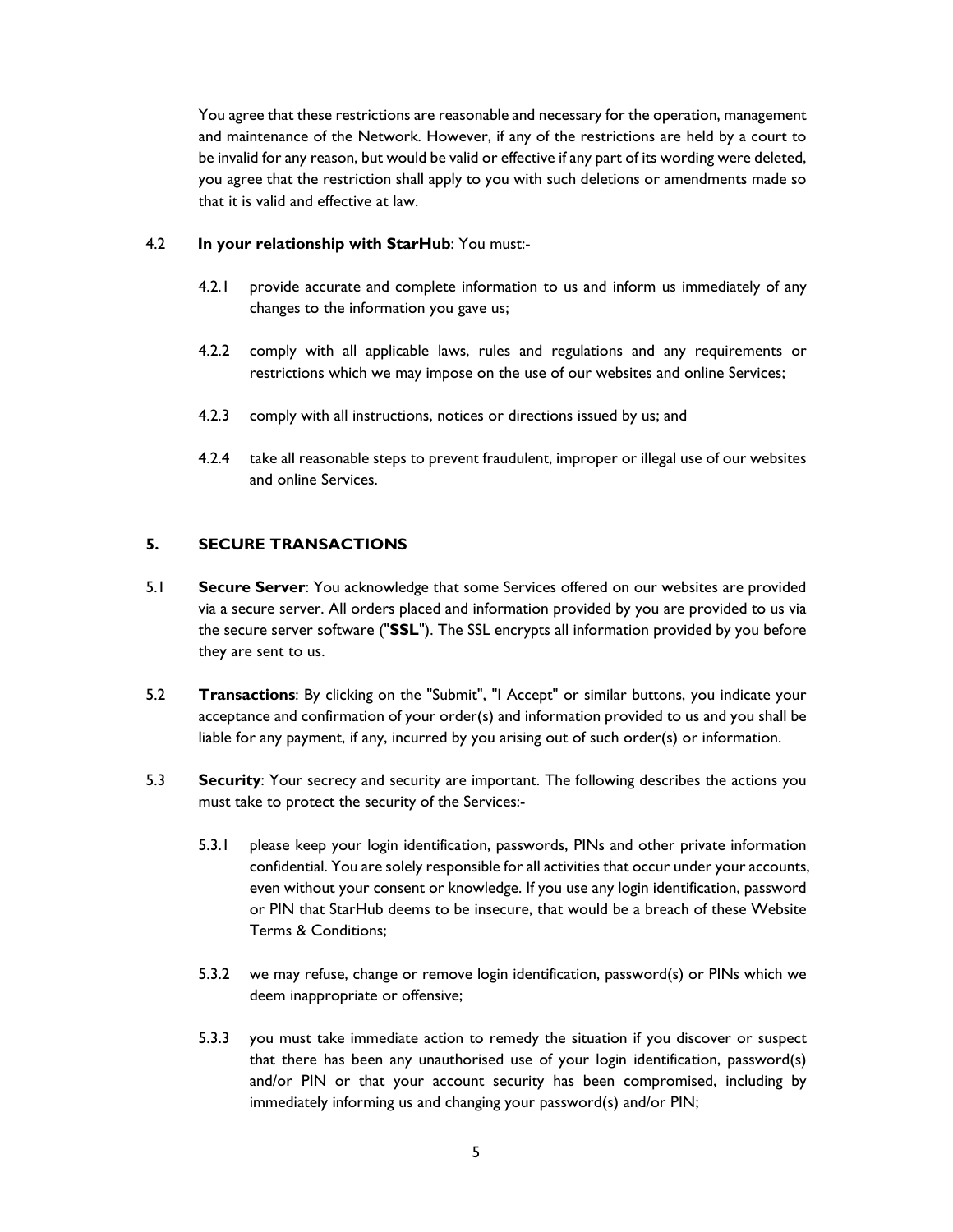- 5.3.4 you should change your password(s), PIN or any other security identification regularly for your security; and
- 5.3.5 we are not responsible for the security of your account, and any equipment, network and systems you use to access the Services. We do not guarantee the security of any transmission you make.

# **6. PRIVACY POLICY**

- 6.1 You confirm that you have read and agree with our Data Protection Policy. Our Data Protection Policy can be accessed at our website.
- 6.2 We will not intentionally monitor any electronic messages sent or received by you unless required to do so by law, governmental authority or with your consent. We may, however, monitor our Services electronically to determine that our Services and Network are operating satisfactorily. We will not intentionally disclose your online communications or activities, except to comply with a court order or applicable laws, or where necessary to protect us and others from harm, or for the proper operation of our Services and Network.

# **7. ADDRESSING BREACHES**

- 7.1 We may without notice to you, restrict, suspend or terminate your account or your access to our websites and/or the online Services.
- 7.2 We will determine, on a case-by-case basis, the steps which are necessary to address any breach of these Website Terms & Conditions. Such steps include investigating any suspected or alleged breach of these Website Terms & Conditions, including obtaining information from you, any complainant and the examination of Content on our server. Nothing contained in these Website Terms & Conditions shall be construed to limit our actions or remedies in any matter and we reserve at all times all rights and remedies available to us at law.

## **8. INDEMNITY**

 You must indemnify us, including our employees, directors and agents, in full against all claims, damages, losses, liabilities, claims, costs, expenses, demands and actions resulting from your use of the Services, your negligence, omission, act or breach of these Website Terms & Conditions.

# **9. LIMITATION OF LIABILITY AND WAIVER**

9.1 Except as set out in these Website Terms & Conditions, we expressly exclude all other liability we may have to you, including all liability in contract, tort, negligence, misrepresentation, strict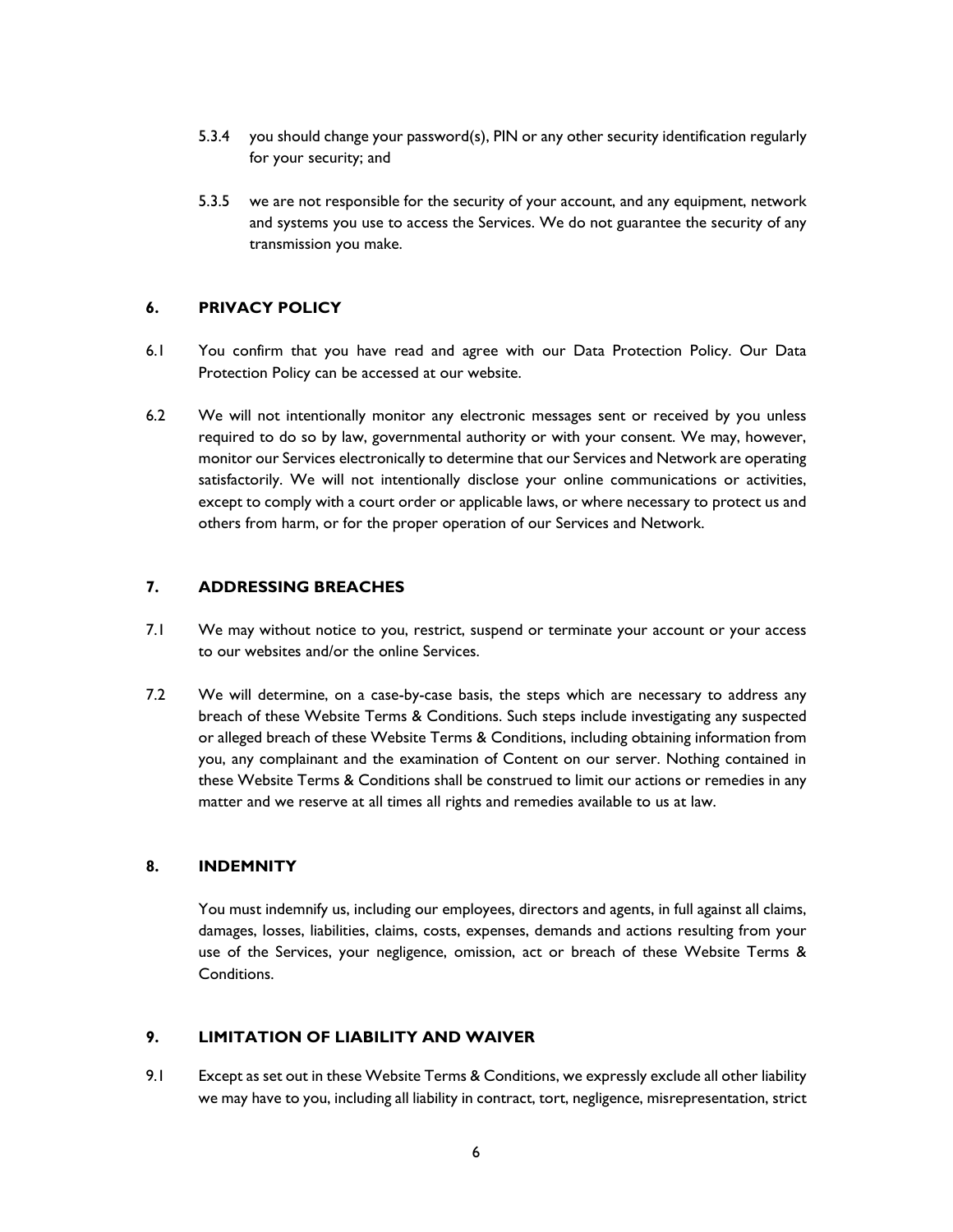liability or statute. This exclusion applies for our benefit and that of other Service Providers whose networks are connected to each other or to the Network, all companies, directly or indirectly owned, wholly or partly owned or controlled by us or any of these parties, and all their officers, employees, contractors and agents or anyone else to whom we or these parties are responsible ("**the Relevant Parties**") and whether it relates to anything caused by or resulting from anything any of the Relevant Parties does or omits to do or delays in doing (even if done, omitted or delayed wilfully, recklessly or negligently), whether or not it is contemplated or authorised by any agreement you have with us.

- 9.2 Under no circumstances will we or any of the Relevant Parties be liable for any:-
	- 9.2.1 special, incidental, indirect, consequential or punitive damages, losses, costs or expenses; or
	- 9.2.2 lost profits, revenue, business or anticipated savings, loss data, loss of Content or loss of use,

even if such damages, losses, costs or expenses were caused wilfully, recklessly or negligently.

9.3 We and the Relevant Parties shall not be liable for any damages, losses, costs or expenses of any nature suffered by you or any third party resulting in whole or in part from the exercise of our rights under these Website Terms & Conditions. By accessing our websites and using our online Services, you agree to waive and hold us and the Service Providers harmless from any claims relating to any action taken by us, including the conduct of an investigation, issuance of a warning, refusal, removal, modification or denial of access to Content, suspending or terminating the Services, or other appropriate action in relation to any suspected or alleged breach of these Website Terms & Conditions.

### **10. APPLICABLE LAWS**

 These Website Terms & Conditions are governed by and construed in accordance with Singapore laws and you agree to irrevocably submit to the non-exclusive jurisdiction of the Singapore courts for any legal proceedings relating to these Website Terms & Conditions.

### **11. OTHER LEGAL MATTERS**

### 11.1 **No waiver**

 If we do not, or if we delay, the exercise or enforcement of any of our rights under these Website Terms & Conditions, we will not be considered to have waived our rights, and our right to fully exercise and enforce all our rights under these Website Terms & Conditions will not be affected.

### 11.2 **StarHub's Terms & Conditions**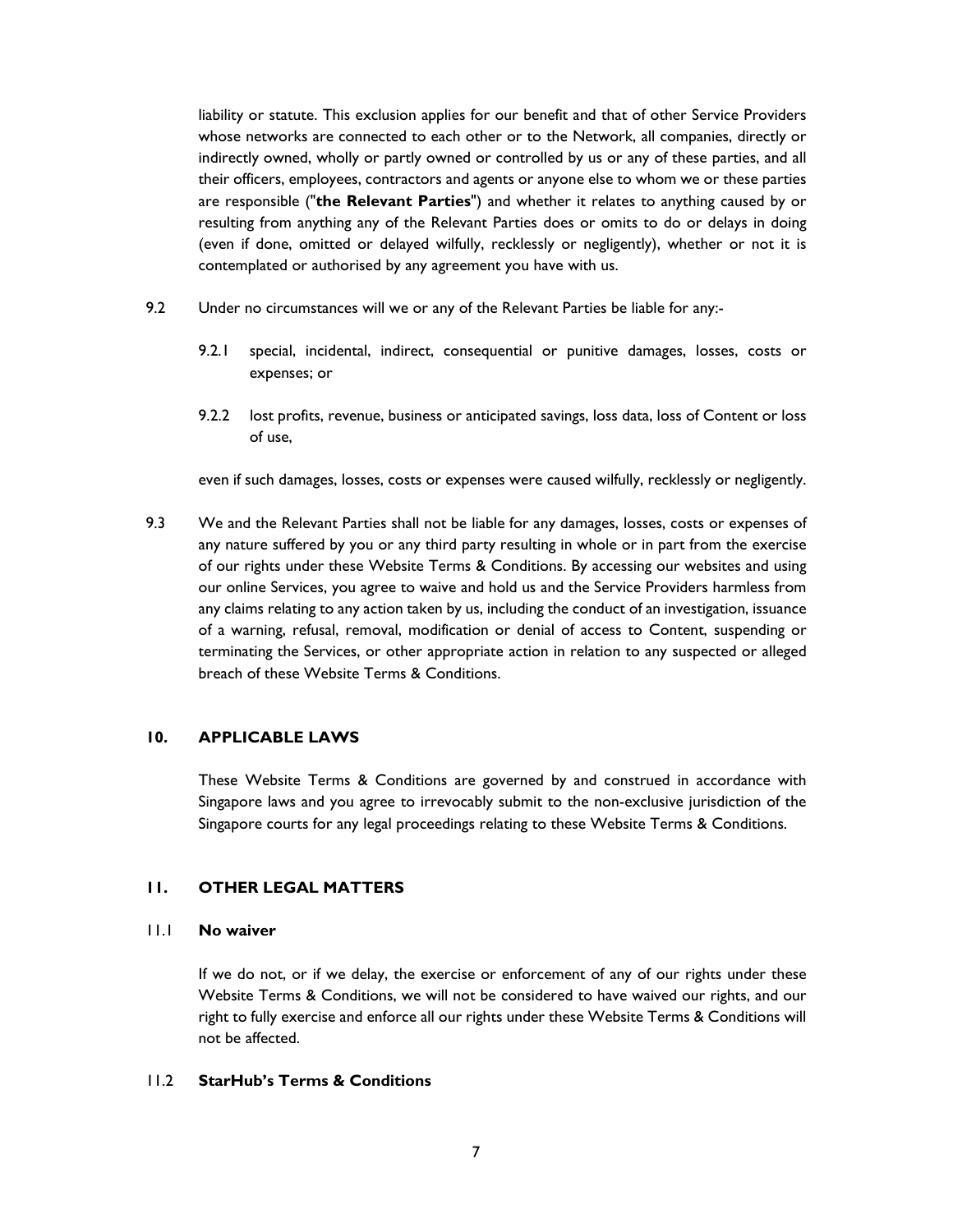Your use of our websites and online Services is also subject to our General Terms & Conditions and such other terms and conditions as may be agreed or accepted by you (collectively, "**Terms & Conditions**"). They can be accessed at our website.

 If there is any conflict or inconsistency between any of Terms & Conditions and these Website Terms & Conditions, such conflict or inconsistency will be resolved in our favour. However, if such conflict or inconsistency cannot be so resolved, our Terms & Conditions will prevail over these Website Terms & Conditions.

## 11.3 **Changes to these Website Terms & Conditions**

 We may from time to time change any of these Website Terms & Conditions. We will try, where we reasonably can, to give you advance notice of such changes, and we will notify you of such changes in writing or via our website, or such other form as we may decide. The display of the revised Website Terms & Conditions on our website will constitute notice of the changes. If you continue to use StarHub's websites and/or online Services, you will be taken to have accepted the changes.

#### 11.4 **Your Intellectual Property Rights**

 We respect the intellectual property rights and privacy of others. If you believe that that your intellectual property rights have been violated or you have any queries regarding these Website Terms & Conditions, please write to us at:-

#### **StarHub Ltd**

(Reg. No. 199802208C) 67 Ubi Avenue 1 #05-01 StarHub Green Singapore 408942 Attn: The Legal Department

### 11.5 **Meanings**

| "Affiliate" | $\mathbb{R}^{\mathbb{Z}}$ | any related or associate company of StarHub Ltd including their<br>successors, assigns, employees and agents.                                          |
|-------------|---------------------------|--------------------------------------------------------------------------------------------------------------------------------------------------------|
| "Content"   |                           | all information, text, sound, music, Software, photographs,<br>videos, graphics, data, messages, links or other materials.                             |
| "Equipment" |                           | any equipment which we may provide, sell, lease or rent to you,<br>maintain for you or which is otherwise needed for the provision<br>of the Services. |
| "Network"   | $\mathbb{R}^n$            | all networks owned, maintained or operated by, and/or<br>leased/licensed to us through which we provide the Services to<br>you.                        |
| "PIN"       |                           | personal identification number.                                                                                                                        |